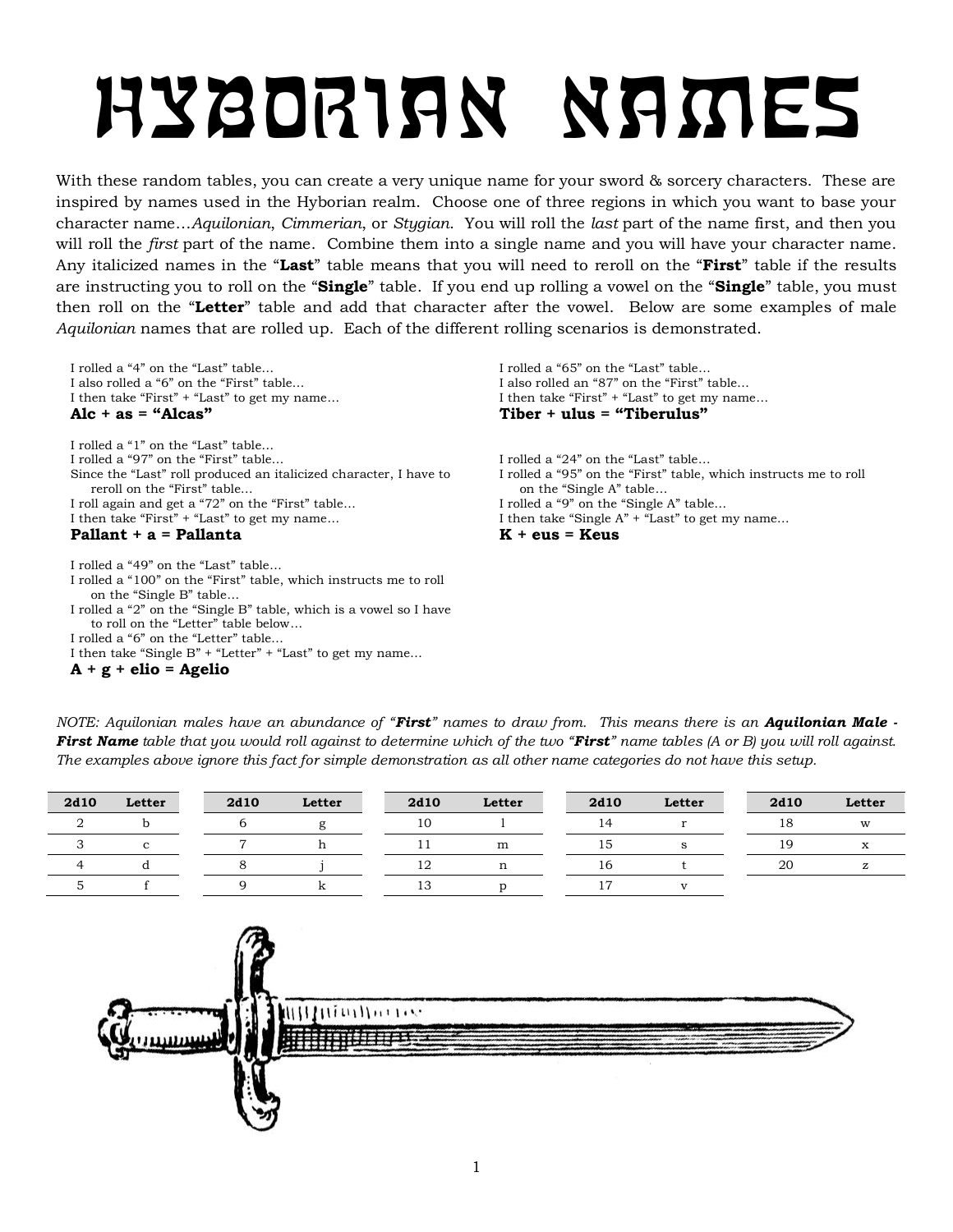### **AQUILONIAN** MALE NAMES

| Aquilonian Male - Last | 1d00      |
|------------------------|-----------|
| a                      | 1         |
| $\dot{\iota}$          | 2         |
| 0                      | 3         |
| as                     | 4         |
| el                     | 5         |
| er                     | 6         |
| es                     | 7         |
| ic                     | 8         |
| in                     | 9         |
| io                     | 10        |
| is                     | 11        |
| on                     | 12        |
| os                     | 13        |
| us                     | 14        |
| yc                     | 15        |
| ago                    | 16        |
| ald                    | 17        |
| ana                    | $18 - 19$ |
| eas                    | 20        |
| ell                    | 21-22     |
| eri                    | 23        |
| eus                    | 24-25     |
| ian                    | 26        |
| ias                    | 27-28     |
| ion                    | 29        |
| ius                    | $30 - 31$ |
| uis                    | 32        |
| ulf                    | 33        |
| ulk                    | 34        |
| ura                    | 35        |
| abus                   | 36        |
| acus                   | 37        |
| ades                   | 38        |
| aeon                   | 39        |
| aeus                   | 40        |
| aime                   | 41        |
| alin                   | 42        |
| alle                   | 43        |
| alus                   | 44        |
| alvi                   | 45        |
| anus                   | 46        |
| ares                   | 47        |
| aris                   | 48        |
| elio                   | 49        |
| elis                   | 50        |
| elus                   | 51        |
| erus                   | 52        |

| Aquilonian Male - Last | 1d00 |
|------------------------|------|
| etes                   | 53   |
| icus                   | 54   |
| ides                   | 55   |
| idos                   | 56   |
| idus                   | 57   |
| imer                   | 58   |
| imus                   | 59   |
| ocer                   | 60   |
| omel                   | 61   |
| orin                   | 62   |
| orus                   | 63   |
| ulio                   | 64   |
| ulus                   | 65   |
| accus                  | 66   |
| achus                  | 67   |
| actus                  | 68   |
| alion                  | 69   |
| alric                  | 70   |
| annus                  | 71   |
| arras                  | 72   |
| assus                  | 73   |
| astus                  | 74   |
| atian                  | 75   |
| atius                  | 76   |
| avian                  | 77   |
| avius                  | 78   |
| eades                  | 79   |
| elius                  | 80   |
| endin                  | 81   |
| entius                 | 82   |
| epius                  | 83   |
| ercer                  | 84   |
| erias                  | 85   |
| erius                  | 86   |
| estus                  | 87   |
| iades                  | 88   |
| igius                  | 89   |
| ilius                  | 90   |
| orian                  | 91   |
| ostas                  | 92   |
| arioin                 | 93   |
| audius                 | 94   |
| edides                 | 95   |
| ervius                 | 96   |
| espius                 | 97   |
| itheus                 | 98   |
| onicus                 | 99   |
| antides                | 100  |
|                        |      |

| Aquilonian Male - First Name | 1d6            |
|------------------------------|----------------|
| Use Table First - A          | $1 - 3$        |
| Use Table First - B          | $4 - 6$        |
|                              |                |
| Aquilonian Male - First - A  | 1d00           |
| Abant                        | 1              |
| Abantiad                     | 2              |
| Ac                           | 3              |
| Acris                        | $\overline{4}$ |
| Act                          | 5              |
| Alc                          | 6              |
| Alcid                        | $\overline{7}$ |
| Am                           | 8              |
| Andr                         | $9 - 10$       |
| Arct                         | $11 - 12$      |
| Arp                          | 13             |
| Asclep                       | 14             |
| Atab                         | $15 - 16$      |
| Attal                        | 17             |
| Auf                          | 18             |
| Aufid                        | 19             |
| Bal                          | 20             |
| Balend                       | 21             |
| Barr                         | 22-23          |
| Bor                          | 24             |
| Call                         | $25 - 26$      |
| Cenw                         | 27-28          |
| Clad                         | 29-30          |
| Dard                         | 31-32          |
| Dec                          | 33             |
| Decual                       | 34             |
| Edr                          | 35             |
| Elig                         | 36-37          |
| Em                           | 38             |
| Er                           | 39             |
| Erast                        | 40             |
| Fabr                         | $41 - 42$      |
| Glac                         | 43-44          |
| Gr                           | 45             |
| Grat                         | 46-47          |
| Guil                         | 48-49          |
| Hil                          | 50             |
| Hilar                        | 51             |
| Inach                        | 52             |
| Iph                          | 53             |
| K1                           | 54             |
| Kost                         | 55-56          |
| Laud                         | 57-58          |
| Lavon                        | 59             |
| Lib                          | 60             |
| Lorm                         | 61-62          |
| Luc                          | 63             |
| Metab                        | 64             |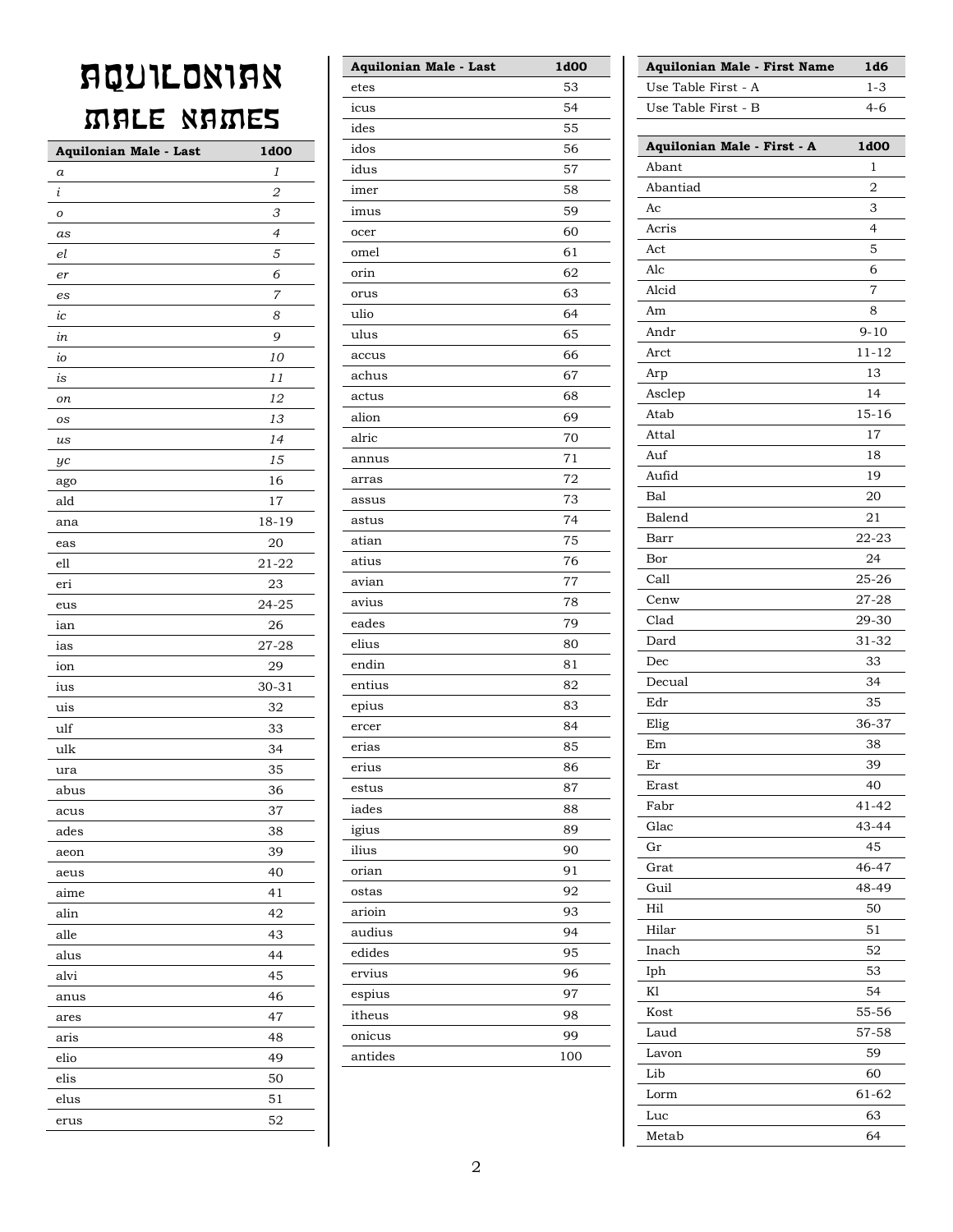| Aquilonian Male - First - A | 1d00           |
|-----------------------------|----------------|
| Mez                         | 65             |
| Mezent                      | 66             |
| Ner                         | 67             |
| Num                         | 68             |
| Octa                        | 69-70          |
| Octav                       | 71             |
| Pallant                     | 72             |
| Parn                        | 73-74          |
| Periph                      | 75             |
| Periphet                    | 76             |
| Prosp                       | 77             |
| Rin                         | 78             |
| Sept                        | 79-80          |
| Sor                         | 81             |
| Soract                      | 82             |
| Th                          | 83             |
| Thor                        | 84-85          |
| Tib                         | 86             |
| Tiber                       | 87             |
| Val                         | 88             |
| Vict                        | 89-90          |
| Victor                      | 91             |
| Viler                       | 92             |
| Zav                         | 93             |
| Zor                         | 94             |
| Use Single A Table          | 95-97          |
| Use Single B Table          | 98-100         |
|                             |                |
|                             |                |
| Aquilonian Male - First - B | 1d00           |
| Acast                       | 1              |
| Ach                         | 2              |
| Acrision                    | 3              |
| Aeg                         | 4              |
| Aegid                       | 5              |
| Al                          | 6              |
| Amalr                       | 7              |
| Amul                        | $8 - 9$        |
| Andron                      | 10             |
|                             | 11             |
| Ang                         |                |
| Arar                        | $12 - 13$      |
| Ascl                        | $14 - 15$      |
| Atabul                      | 16<br>17       |
| Att                         |                |
| Attel                       | 18             |
| Aur                         | 19             |
| Aurel                       | 20             |
| <b>Ball</b>                 | 21-22          |
| Baracc                      | 23             |
| Bel                         | 24             |
| Cadm                        | 25-26          |
| Carn<br>Ceph                | 27-28<br>29-30 |

| Aquilonian Male - First - B | 1d00   |
|-----------------------------|--------|
| Codr                        | 31-32  |
| Dam                         | 33     |
| $_{\rm{Dex}}$               | 34     |
| Dexith                      | 35     |
| Drag                        | 36-37  |
| E1                          | 38     |
| Emil                        | 39-40  |
| Ep                          | 41     |
| Favon                       | 42     |
| Flav                        | 43-44  |
| Ful                         | 45     |
| G1                          | 46     |
| Gonz                        | 47-48  |
| Grom                        | 49-50  |
| Hor                         | 51     |
| Horat                       | 52     |
| 11                          | 53     |
| Kest                        | 54-55  |
| Klaud                       | 56     |
|                             | 57     |
| Kr                          |        |
| Krel                        | 58-59  |
| Lar                         | 60     |
| Leon                        | 61-62  |
| Lor                         | 63     |
| Marin                       | 64     |
| Merc                        | 65-66  |
| Met                         | 67     |
| Mod                         | 68     |
| Modest                      | 69     |
| Nol                         | 70     |
| Numed                       | 71     |
| Orast                       | 72     |
| Pall                        | 73-74  |
| Parnass                     | 75     |
| Publ                        | 76-77  |
| Rig                         | 78     |
| Ruf                         | 79     |
| Septim                      | 80     |
| Serv                        | 81-82  |
| Sur                         | 83     |
| Thesp                       | 84     |
| Troc                        | 85-86  |
| Tul                         | 87     |
| Valann                      | 88     |
| Valer                       | 89     |
| Vil                         | 90     |
| Volm                        | 91-92  |
| Volman                      | 93     |
| Zet                         | 94     |
| Use Single A Table          | 95-97  |
| Use Single B Table          | 98-100 |
|                             |        |

| Aquilonian Male - Single A | 1d20      |
|----------------------------|-----------|
| в                          | 1         |
| С                          | 2         |
| D                          | 3         |
| F                          | 4         |
| G                          | $5 - 6$   |
| H                          | 7         |
| J                          | 8         |
| K                          | 9         |
| L                          | 10        |
| M                          | 11        |
| N                          | 12        |
| P                          | 13        |
| $\mathbb R$                | $14 - 15$ |
| S                          | 16        |
| T                          | 17        |
| V                          | 18-19     |
| Z                          | 20        |
|                            |           |
| Aquilonian Male - Single B | 1d8       |

| Aquilonian Male - Single B | 1d8     |
|----------------------------|---------|
|                            | $1 - 2$ |
| F.                         | $3-4$   |
|                            | $5-6$   |
|                            | $7 - 8$ |

#### **AQUILONIAN** FEMALE NAMES

| Aquilonian Female - Last | 1d00      |
|--------------------------|-----------|
| a                        | 1         |
| e                        | 2         |
| ea                       | 3         |
| ia                       | $4 - 5$   |
| ya                       | 6         |
| ys                       | 7         |
| ana                      | $8 - 9$   |
| are                      | $10 - 11$ |
| ata                      | $12 - 13$ |
| ede                      | $14 - 15$ |
| eia                      | $16 - 17$ |
| eis                      | 18-19     |
| ele                      | $20 - 21$ |
| ena                      | $22 - 23$ |
| ene                      | 24-25     |
| era                      | 26-27     |
| eta                      | 28-29     |
| ice                      | $30 - 31$ |
| ida                      | 32-33     |
| ige                      | 34-35     |
| ile                      | 36-37     |
| ina                      | 38-39     |
| ita                      | $40 - 41$ |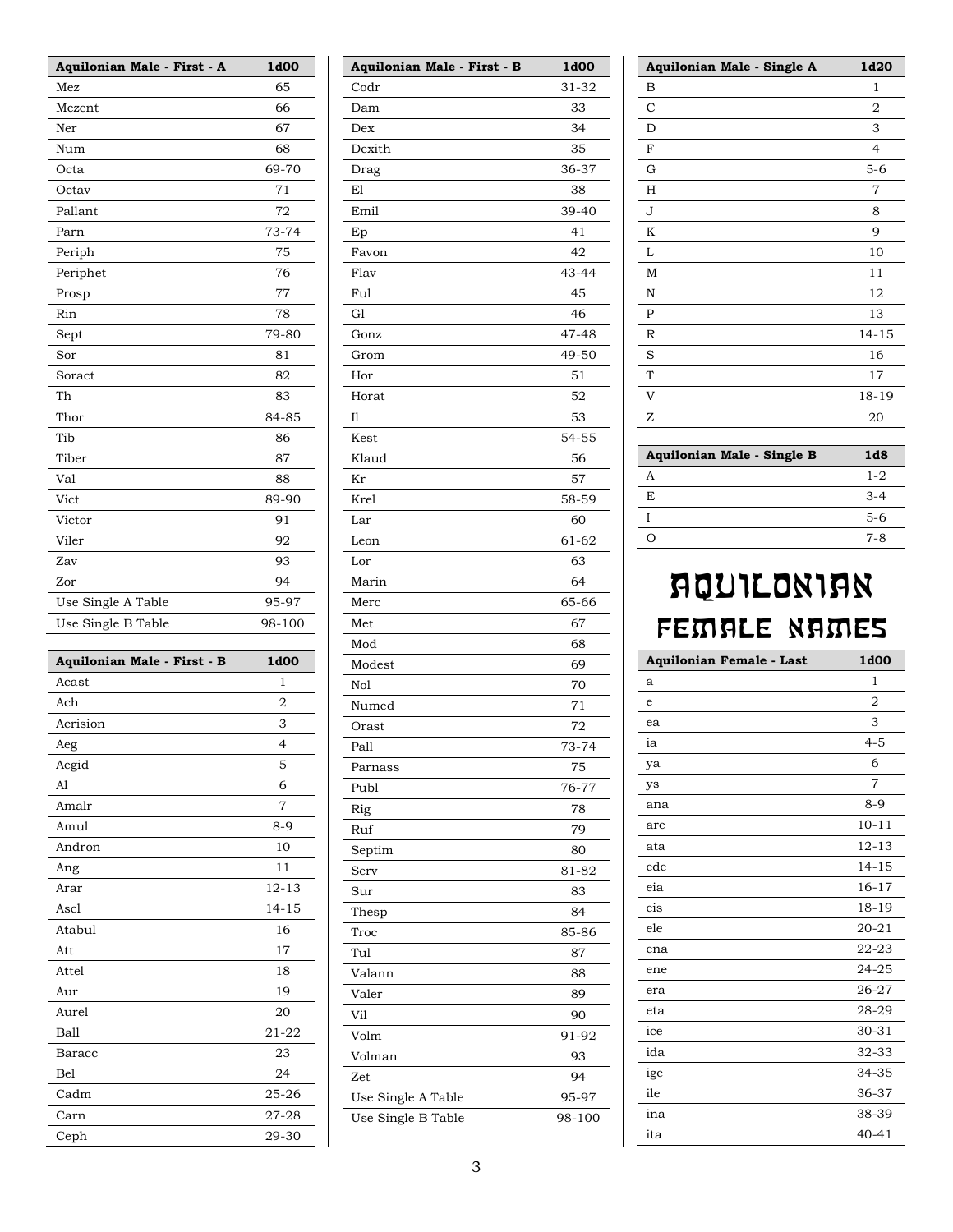| Aquilonian Female - Last         | 1d00      |
|----------------------------------|-----------|
| ona                              | $42 - 43$ |
| ope                              | 44-45     |
| ota                              | 46-47     |
| uba                              | 48-49     |
| uta                              | $50 - 51$ |
| abel                             | $52 - 53$ |
| acia                             | $54 - 55$ |
| anne                             | 56-57     |
| atea                             | 58-59     |
| auce                             | 60-61     |
| elia                             | 62-63     |
| elle                             | 64-65     |
| enta                             | 66-67     |
| eria                             | 68-69     |
| iana                             | $70 - 71$ |
| idna                             | 72-73     |
| ilia                             | 74-75     |
| ilis                             | 76-77     |
| iona                             | 78-79     |
| ione                             | 80-81     |
| iope                             | 82-83     |
| ista                             | 84-85     |
| onia                             | 86-87     |
| unda                             | 88-89     |
| ynia                             | $90 - 91$ |
| aedra                            | 92        |
| ameia                            | 93        |
| amina                            | 94        |
| andra                            | 95        |
| antia                            | 96        |
| autia                            | 97        |
| imede                            | 98        |
| inome                            | 99        |
| ithea                            | 100       |
|                                  |           |
| <b>Aquilonian Female - First</b> | 1d00      |
| Adam                             | 1         |
| Aeg                              | 2         |
| Al                               | 3         |
| Alb                              | 4         |
| Albion                           | 5         |
| Alc                              | 6         |
| Alcim                            | 7         |
| Anger                            | 8         |
| Arac                             | $9 - 10$  |
| Aracel                           | 11        |
| Arian                            | 12        |
| Ariann                           | 13        |
| Balb                             | 14        |
| Bith                             | 15        |
| Bolb                             | 16        |
| Cair                             | 17        |

| <b>Aquilonian Female - First</b> | 1d00  |
|----------------------------------|-------|
| Cairist                          | 18    |
| Call                             | 19    |
| Card                             | 20    |
| Carm                             | 21    |
| Cat                              | 22    |
| Dac                              | 23-24 |
| Dam                              | 25    |
| Damian                           | 26    |
| Deid                             | 27    |
| Deidam                           | 28    |
| Dev                              | 29    |
| Don                              | 30    |
| Ech                              | 31    |
| Echidn                           | 32    |
| Elv                              | 33-34 |
| Em                               | 35    |
| Ep                               | 36    |
| Epion                            | 37    |
| Euandr                           | 38    |
| Euryd                            | 39    |
| Fel                              | 40    |
| Fluon                            | 41    |
| Gal                              | 42-43 |
| Galat                            |       |
|                                  | 44    |
| G <sub>1</sub>                   | 45    |
| Gryn                             | 46    |
| Halac                            | 47    |
| Hec                              | 48    |
| Hecub                            | 49    |
| Heroph                           | 50    |
| Hor                              | 51-52 |
| Horac                            | 53    |
| $_{\rm II}$                      | 54    |
| In                               | 55    |
| Iph                              | 56    |
| Kal                              | 57-58 |
| Korn                             | 59    |
| Lam                              | 60    |
| Lar                              | 61    |
| Lel                              | 62    |
| Let                              | 63    |
| Lev                              | 64    |
| Levan                            | 65    |
| Lor                              | 66-67 |
| Lorell                           | 68    |
| Malv                             | 69    |
| Mar                              | 70    |
| Mat                              | 71    |
| Mess                             | 72    |
| Naut                             | 73    |
| Nel                              | 74    |
|                                  |       |

| <b>Aquilonian Female - First</b> | 1d00           |
|----------------------------------|----------------|
| Nol                              | 75             |
| Nyd                              | 76             |
| Pall                             | 77             |
| Pan                              | 78             |
| Pasith                           | 79             |
| Pell                             | 80             |
| Ph                               | 81             |
| Ren                              | 82             |
| Rh                               | 83             |
| Ros                              | 84-85          |
| Sal                              | 86             |
| Salv                             | 87             |
| Sec                              | 88             |
| Suad                             | 89             |
| Teth                             | 90             |
| Tim                              | 91             |
| Tryph                            | 92             |
| Val                              | 93             |
| Vern                             | 94             |
| Vig                              | 95             |
| Vimand                           | 96             |
| Vir                              | 97             |
| Zel                              | 98             |
| Use Single A Table               | 99             |
| Use Single B Table               | 100            |
|                                  |                |
| Aquilonian Female - Single A     | 2d8            |
| B                                | $\overline{2}$ |
| С                                | 3              |

| $\mathbf C$ | 3                        |
|-------------|--------------------------|
|             |                          |
| D           | $\overline{\mathcal{L}}$ |
| $\mathbf F$ | 5                        |
| $\mathbf G$ | 6                        |
| H           | 7                        |
| $\rm K$     | 8                        |
| L           | 9                        |
| $\mathbf M$ | 10                       |
| N           | 11                       |
| ${\bf P}$   | 12                       |
| $\mathbb R$ | 13                       |
| $\rm T$     | 14                       |
| V           | 15                       |
| $\rm{Z}$    | 16                       |
|             |                          |

| Aquilonian Female - Single B | 1d6     |
|------------------------------|---------|
|                              | $1 - 2$ |
| F.                           | $3 - 4$ |
|                              | $5-6$   |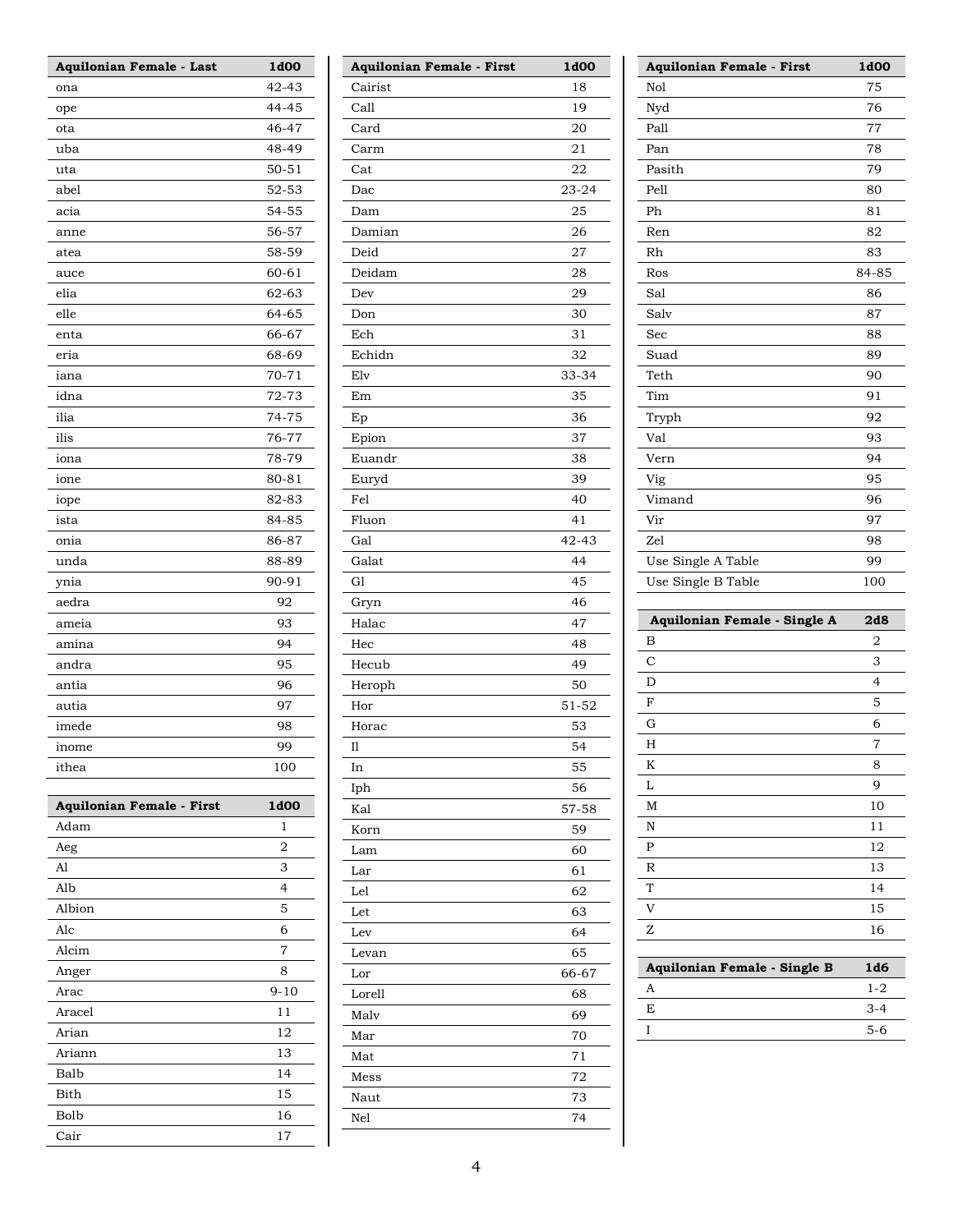## CIMMERIAN MALE NAMES

| Cimmerian Male - Last | 1d00      |
|-----------------------|-----------|
| ac                    | $1 - 2$   |
| ad                    | $3 - 4$   |
| al                    | $5 - 6$   |
| am                    | $7 - 8$   |
| an                    | 9-10      |
| ar                    | $11 - 12$ |
| el                    | 13-14     |
| er                    | 15-16     |
| et                    | 17-18     |
| ey                    | 19-20     |
| in                    | $21 - 22$ |
| oc                    | 23-24     |
| on                    | 25-26     |
| оу                    | 27-28     |
| ur                    | 29-30     |
| us                    | 31-32     |
| ach                   | 33-34     |
| ael                   | 35-36     |
| aer                   | 37-38     |
| ahn                   | 39-40     |
| aic                   | 41-42     |
| ain                   | 43-44     |
| air                   | 45-46     |
| all                   | 47-48     |
| ann                   | 49-50     |
| arc                   | 51-52     |
| arg                   | 53-54     |
| ean                   | 55-56     |
| ern                   | 57-58     |
| eth                   | 59-60     |
| ion                   | 61-62     |
| oan                   | 63-64     |
| odh                   | 65-66     |
| oon                   | 67-68     |
| ull                   | 69-70     |
| unn                   | 71-72     |
| yon                   | 73-74     |
| acht                  | 75-76     |
| achy                  | 77-78     |
| afer                  | 79-80     |
| aidh                  | 81-82     |
| aigh                  | 83-84     |
| ainn                  | 85        |
| earg                  | 86        |
| elan                  | 87        |
| emon                  | 88        |
| iall                  | 89        |
|                       |           |

| Cimmerian Male - Last  | 1d00      |
|------------------------|-----------|
| ionn                   | 90        |
| obar                   | 91        |
| ogan                   | 92        |
| ogar                   | 93        |
| onan                   | 94        |
| onar                   | 95        |
| uarc                   | 96        |
| aldar                  | 97        |
| anlon                  | 98        |
| ormac                  | 99        |
| allach                 | 100       |
|                        |           |
| Cimmerian Male - First | 1d00      |
| Ad                     | $1 - 2$   |
| Ah                     | $3 - 4$   |
| Amarg                  | 5         |
| Aon                    | $6 - 7$   |
| Aongh                  | 8         |
| Barr                   | 9         |
| Bear                   | 10        |
| Br                     | $11 - 12$ |
| <b>Brog</b>            | $13 - 14$ |
| Cah                    | $15 - 16$ |
| Calbh                  | 17        |
| Chull                  | 18        |
| Con                    | 19-20     |
| Conald                 | 21        |
| Conch                  | 22        |
| Conl                   | $23 - 24$ |
| Conn                   | 25-26     |
| Corm                   | $27 - 28$ |
| Cru                    | 29-30     |
| Cul                    | 31-32     |
| Cur                    | 33-34     |
| Domn                   | 35-36     |
| Don                    | 37-38     |
| Dubal                  | 39        |
| Each                   | $40 - 41$ |
| Eamh                   | 42        |
| Eithr                  | 43        |
| Er                     | 44-45     |
| Erem                   | 46        |
| Ferg                   | 47        |
| Galv                   | 48        |
| Gill                   | 49        |
| Gilr                   | 50        |
| Im                     | 51-52     |
| Iuch                   | 53        |
| Keall                  | 54        |
| Keel                   | 55        |
| Ken                    | 56-57     |
| Van <sub>n</sub>       | 58        |

| Cimmerian Male - First | 1d00  |
|------------------------|-------|
| Lark                   | 59    |
| Loch                   | 60    |
| Lorc                   | 61    |
| Mal                    | 62-63 |
| Man                    | 64-65 |
| Marc                   | 66    |
| Mell                   | 67    |
| Mor                    | 68-69 |
| Murch                  | 70    |
| Necht                  | 71    |
| Negh                   | 72    |
| Nemg                   | 73    |
| Patr                   | 74    |
| Ph                     | 75-76 |
| Raf                    | 77-78 |
| Rag                    | 79-80 |
| Ragall                 | 81    |
| Reg                    | 82-83 |
| Ridd                   | 84    |
| Ron                    | 85-86 |
| Ruar                   | 87    |
| Scanl                  | 88    |
| Sith                   | 89    |
| S1                     | 90-91 |
| Soal                   | 92    |
| Sualt                  | 93    |
| Tarl                   | 94    |
| Tiarn                  | 95    |
| Torm                   | 96    |
| Tuath                  | 97    |
| Turg                   | 98    |
| Use Single A Table     | 99    |
| Use Single B Table     | 100   |

| Cimmerian Male - Single A | 1d20      |
|---------------------------|-----------|
| B                         | $1 - 2$   |
| C                         | $3 - 4$   |
| D                         | $5 - 6$   |
| F                         | 7         |
| G                         | $8-9$     |
| K                         | 10        |
| L                         | 11        |
| M                         | $12 - 13$ |
| N                         | 14        |
| P                         | 15        |
| $\mathbb R$               | $16 - 17$ |
| S                         | 18-19     |
| T                         | 20        |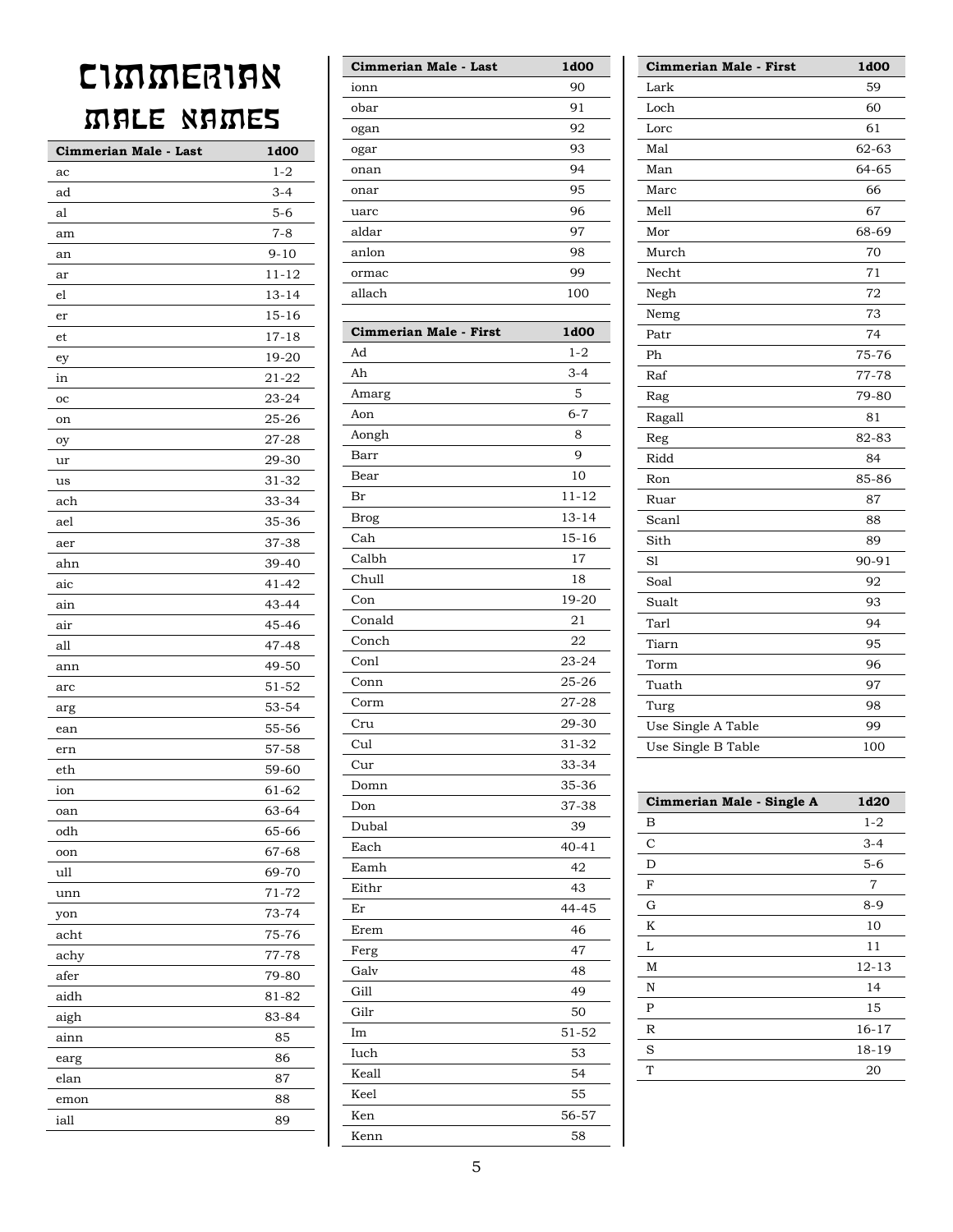| Cimmerian Male - Single B | 1d6     |
|---------------------------|---------|
|                           | $1 - 2$ |
| F.                        | $3-4$   |
|                           | $5-6$   |

#### CIMMERIAN FEMALE NAMES

| 1<br>a<br>2<br>e<br>3<br>y<br>4-6<br>ab<br>$7-9$<br>an<br>$10 - 12$<br>ee<br>$13 - 15$<br>eg<br>eh<br>16-18<br>$19 - 21$<br>en<br>$22 - 24$<br>ey<br>25-27<br>ia<br>id<br>28-30<br>31-33<br>in<br>34-36<br>is<br>37-39<br>on<br>$40 - 42$<br>yn<br>ach<br>43-45<br>aid<br>46-48<br>49-51<br>ais<br>$52 - 54$<br>ala<br>55-57<br>amh<br>58-60<br>ana<br>61-63<br>ann<br>64-66<br>een<br>67-69<br>ele<br>70-72<br>ene<br>73-75<br>eve<br>76-78<br>ine<br>$79 - 81$<br>ola<br>omh<br>82<br>83-84<br>uma<br>85-86<br>adan<br>87<br>aith<br>88<br>alla<br>each<br>89<br>90<br>eann<br>91<br>eele<br>ella<br>92<br>93<br>iana<br>ideh<br>94<br>ilis<br>95<br>96<br>inne | Cimmerian Female - Last | 1d00 |
|-------------------------------------------------------------------------------------------------------------------------------------------------------------------------------------------------------------------------------------------------------------------------------------------------------------------------------------------------------------------------------------------------------------------------------------------------------------------------------------------------------------------------------------------------------------------------------------------------------------------------------------------------------------------|-------------------------|------|
|                                                                                                                                                                                                                                                                                                                                                                                                                                                                                                                                                                                                                                                                   |                         |      |
|                                                                                                                                                                                                                                                                                                                                                                                                                                                                                                                                                                                                                                                                   |                         |      |
|                                                                                                                                                                                                                                                                                                                                                                                                                                                                                                                                                                                                                                                                   |                         |      |
|                                                                                                                                                                                                                                                                                                                                                                                                                                                                                                                                                                                                                                                                   |                         |      |
|                                                                                                                                                                                                                                                                                                                                                                                                                                                                                                                                                                                                                                                                   |                         |      |
|                                                                                                                                                                                                                                                                                                                                                                                                                                                                                                                                                                                                                                                                   |                         |      |
|                                                                                                                                                                                                                                                                                                                                                                                                                                                                                                                                                                                                                                                                   |                         |      |
|                                                                                                                                                                                                                                                                                                                                                                                                                                                                                                                                                                                                                                                                   |                         |      |
|                                                                                                                                                                                                                                                                                                                                                                                                                                                                                                                                                                                                                                                                   |                         |      |
|                                                                                                                                                                                                                                                                                                                                                                                                                                                                                                                                                                                                                                                                   |                         |      |
|                                                                                                                                                                                                                                                                                                                                                                                                                                                                                                                                                                                                                                                                   |                         |      |
|                                                                                                                                                                                                                                                                                                                                                                                                                                                                                                                                                                                                                                                                   |                         |      |
|                                                                                                                                                                                                                                                                                                                                                                                                                                                                                                                                                                                                                                                                   |                         |      |
|                                                                                                                                                                                                                                                                                                                                                                                                                                                                                                                                                                                                                                                                   |                         |      |
|                                                                                                                                                                                                                                                                                                                                                                                                                                                                                                                                                                                                                                                                   |                         |      |
|                                                                                                                                                                                                                                                                                                                                                                                                                                                                                                                                                                                                                                                                   |                         |      |
|                                                                                                                                                                                                                                                                                                                                                                                                                                                                                                                                                                                                                                                                   |                         |      |
|                                                                                                                                                                                                                                                                                                                                                                                                                                                                                                                                                                                                                                                                   |                         |      |
|                                                                                                                                                                                                                                                                                                                                                                                                                                                                                                                                                                                                                                                                   |                         |      |
|                                                                                                                                                                                                                                                                                                                                                                                                                                                                                                                                                                                                                                                                   |                         |      |
|                                                                                                                                                                                                                                                                                                                                                                                                                                                                                                                                                                                                                                                                   |                         |      |
|                                                                                                                                                                                                                                                                                                                                                                                                                                                                                                                                                                                                                                                                   |                         |      |
|                                                                                                                                                                                                                                                                                                                                                                                                                                                                                                                                                                                                                                                                   |                         |      |
|                                                                                                                                                                                                                                                                                                                                                                                                                                                                                                                                                                                                                                                                   |                         |      |
|                                                                                                                                                                                                                                                                                                                                                                                                                                                                                                                                                                                                                                                                   |                         |      |
|                                                                                                                                                                                                                                                                                                                                                                                                                                                                                                                                                                                                                                                                   |                         |      |
|                                                                                                                                                                                                                                                                                                                                                                                                                                                                                                                                                                                                                                                                   |                         |      |
|                                                                                                                                                                                                                                                                                                                                                                                                                                                                                                                                                                                                                                                                   |                         |      |
|                                                                                                                                                                                                                                                                                                                                                                                                                                                                                                                                                                                                                                                                   |                         |      |
|                                                                                                                                                                                                                                                                                                                                                                                                                                                                                                                                                                                                                                                                   |                         |      |
|                                                                                                                                                                                                                                                                                                                                                                                                                                                                                                                                                                                                                                                                   |                         |      |
|                                                                                                                                                                                                                                                                                                                                                                                                                                                                                                                                                                                                                                                                   |                         |      |
|                                                                                                                                                                                                                                                                                                                                                                                                                                                                                                                                                                                                                                                                   |                         |      |
|                                                                                                                                                                                                                                                                                                                                                                                                                                                                                                                                                                                                                                                                   |                         |      |
|                                                                                                                                                                                                                                                                                                                                                                                                                                                                                                                                                                                                                                                                   |                         |      |
|                                                                                                                                                                                                                                                                                                                                                                                                                                                                                                                                                                                                                                                                   |                         |      |
|                                                                                                                                                                                                                                                                                                                                                                                                                                                                                                                                                                                                                                                                   |                         |      |
|                                                                                                                                                                                                                                                                                                                                                                                                                                                                                                                                                                                                                                                                   |                         |      |
|                                                                                                                                                                                                                                                                                                                                                                                                                                                                                                                                                                                                                                                                   |                         |      |
|                                                                                                                                                                                                                                                                                                                                                                                                                                                                                                                                                                                                                                                                   |                         |      |
|                                                                                                                                                                                                                                                                                                                                                                                                                                                                                                                                                                                                                                                                   |                         |      |
|                                                                                                                                                                                                                                                                                                                                                                                                                                                                                                                                                                                                                                                                   |                         |      |

| Cimmerian Female - Last | 1d <sub>00</sub> |
|-------------------------|------------------|
| orla                    | 97-98            |
| iadan                   | qq               |
| ialla                   | 100              |
|                         |                  |

| Cimmerian Female - First | 1d00      |
|--------------------------|-----------|
| Aid                      | $1 - 2$   |
| Ail                      | $3 - 4$   |
| Al                       | $5 - 6$   |
| Alm                      | 7-8       |
| Ar                       | $9 - 10$  |
| Art                      | 11-12     |
| Bec                      | $13 - 14$ |
| Binn                     | 15-16     |
| Bon                      | 17-18     |
| Br                       | 19-20     |
| Cair                     | 21-22     |
| Cas                      | $22 - 24$ |
| Cion                     | 25-26     |
| Clion                    | 27        |
| Com                      | 28-29     |
| Creidn                   | 30        |
| Dair                     | 31-32     |
| Deall                    | 33        |
| Dev                      | 34-35     |
| Don                      | 36-37     |
| Earl                     | 38        |
| Eav                      | 39-40     |
| Eil                      | 41-42     |
| Elv                      | 43-44     |
| Ern                      | 45-46     |
| Fall                     | 47        |
| Fen                      | 48-49     |
| Flid                     | 50        |
| Gorml                    | 51        |
| Gran                     | 52-53     |
| Kac                      | 54-55     |
| Keav                     | 56        |
| Kev                      | 57-58     |
| Liad                     | 59        |
| Luis                     | 60        |
| Margr                    | 61        |
| May                      | 62-63     |
| Mon                      | 64-65     |
| Moninn                   | 66        |
| Mur                      | 67-68     |
| Murin                    | 69        |
| Nam                      | $70 - 71$ |
| Neal                     | 72        |
| <b>Ness</b>              | 73-74     |
| Niam                     | 75        |
| Nol                      | 76-77     |
| Rion                     | 78-79     |
|                          |           |

| <b>Cimmerian Female - First</b> | <b>1d00</b> |
|---------------------------------|-------------|
| Ry                              | 80-81       |
| Ryl                             | 82-83       |
| Sar                             | 84-85       |
| Shanl                           | 86          |
| Shond                           | 87          |
| Sil                             | 88-89       |
| Siobh                           | 90          |
| Sorch                           | 91          |
| Taillt                          | 92          |
| Tarr                            | 93-94       |
| Trev                            | 95-96       |
| Tuir                            | 97          |
| Use Single A Table              | 98-99       |
| Use Single B Table              | 100         |
|                                 |             |

| Cimmerian Female - Single A | 1d12 |
|-----------------------------|------|
| B                           | 1    |
| $\mathsf{C}$                | 2    |
| D                           | 3    |
| $\rm F$                     | 4    |
| G                           | 5    |
| K                           | 6    |
| L                           | 7    |
| M                           | 8    |
| N                           | 9    |
| R                           | 10   |
| S                           | 11   |
| T                           | 12   |
|                             |      |

| Cimmerian Female - Single B | 1d6     |
|-----------------------------|---------|
|                             | $1 - 3$ |
| F.                          | 4-6     |

### **STYGIAN** MALE NAMES

| Stygian Male - Last | 1d00           |
|---------------------|----------------|
| a                   | 1              |
| i                   | 2              |
| u                   | 3              |
| ah                  | $\overline{4}$ |
| ak                  | 5              |
| ar                  | 6              |
| eb                  | 7              |
| ek                  | 8              |
| er                  | 9              |
| es                  | 10             |
| if                  | 11             |
| il                  | 12             |
| im                  | 13             |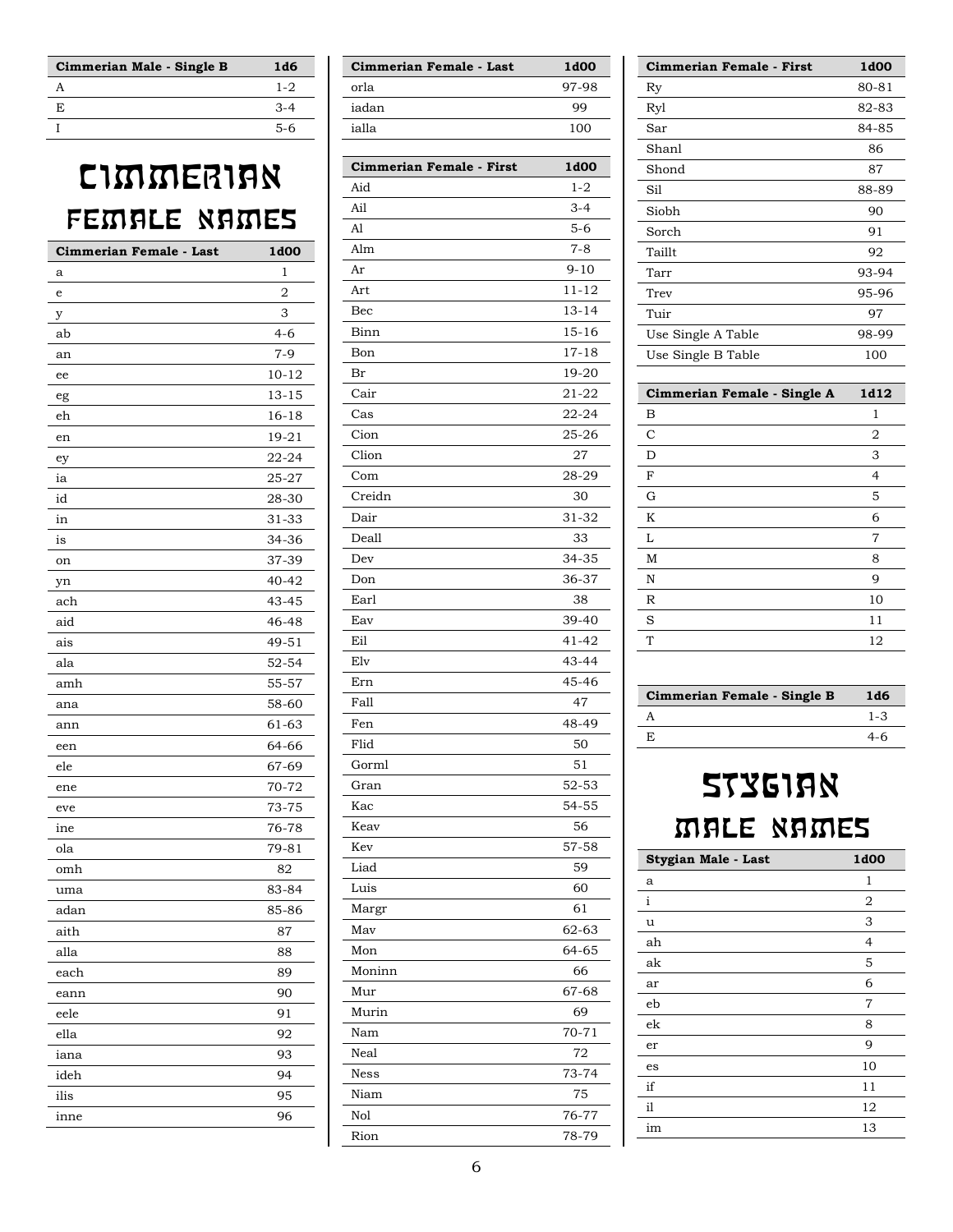| Stygian Male - Last | 1d00      |
|---------------------|-----------|
| is                  | 14        |
| it                  | 15        |
| ok                  | 16        |
| on                  | 17        |
| uh                  | 18        |
| un                  | 19        |
| ale                 | $20 - 21$ |
| ari                 | 22-23     |
| aru                 | 24-25     |
| asi                 | 26-27     |
| aza                 | 28-29     |
| eem                 | 30-31     |
| emu                 | 32-33     |
| eph                 | 34-35     |
| eri                 | 36-37     |
| eru                 | 38-39     |
| eti                 | $40 - 41$ |
| oth                 | 42-43     |
| uma                 | 44-45     |
| uti                 | 46-47     |
| adru                | 48-49     |
| afra                | 50-51     |
| ahar                | 52-53     |
| akar                | 54-55     |
| amon                | 56-57     |
| amsa                | 58-59     |
| amun                | 60-61     |
| ankm                | 62-63     |
| apis                | 64-65     |
| ebak                | 66-67     |
| ekri                | 68-69     |
| enes                | $70 - 71$ |
| erit                | 72-73     |
| ugra                | 74-75     |
| ukuh                | 76-77     |
| uris                | 78-79     |
| ymah                | 80-81     |
| akari               | 82-83     |
| aldun               | 84-85     |
| armer               | 86-87     |
| aruti               | 88-89     |
| eferi               | 90        |
| emheb               | 91        |
| ibale               | 92        |
| igaru               | 93        |
| iptah               | 94        |
| ophis               | 95        |
| oteph               | 96        |
| anthes              | 97        |
| esphon              | 98        |
| othmes              | 99        |
|                     |           |

| Stygian Male - Last  | 1d00      |
|----------------------|-----------|
| enoteph              | 100       |
|                      |           |
| Stygian Male - First | 1d00      |
| Ab                   | $1 - 2$   |
| Abas                 | $3 - 4$   |
| Abub                 | $5 - 6$   |
| Agym                 | $7 - 8$   |
| Ak                   | $9 - 10$  |
| Am                   | $11 - 12$ |
| Amenot               | $13 - 14$ |
| An                   | $15 - 16$ |
| Anh                  | $17 - 18$ |
| Ap                   | 19-20     |
| As                   | $21 - 22$ |
| At                   | $23 - 24$ |
| Badr                 | $25 - 26$ |
| Bak                  | 27-28     |
| Bar                  | 29-30     |
| Behd                 | 31-32     |
| Ch                   | 33-34     |
| Chib                 | 35-36     |
| Chig                 | 37-38     |
| Cr                   | 39-40     |
| Ctesph               | 41-42     |
| Fad                  | 43-44     |
| Fenuk                | 45-46     |
| Han                  | 47-48     |
| Her                  | 49-50     |
| Horemh               | 51-52     |
| Inih                 | 53-54     |
| Iss                  | 55-56     |
| Karanth              | 57-58     |
| Kh                   | 59-60     |
| Khald                | 61-62     |
| Kut                  | 63-64     |
| Men                  | 65-66     |
| Nad                  | 67-68     |
| Narm                 | 69-70     |
| On                   | 71-72     |
| Onur                 | 73-74     |
| Osah                 | 75-76     |
| <b>Rakll</b>         | 77-78     |
| Rams                 | 79-80     |
| Seb                  | 81-82     |
| Ser                  | 83-84     |
| Setankm              | 85-86     |
| Sipt                 | 87-88     |
| Tef                  | 89-90     |
| Th                   | 91-92     |
| Thut                 | 93-94     |
| Thutm                | 95-96     |
| Tuth                 | 97-98     |
|                      |           |

| Stygian Male - First    | 1d <sub>00</sub> |
|-------------------------|------------------|
| Use Single A Table      | 99               |
| Use Single B Table      | 100              |
|                         |                  |
| Stygian Male - Single A | 1d10             |
| в                       | 1                |
| C                       | 2                |
| F                       | 3                |
| H                       | 4                |
| Κ                       | 5                |
| M                       | 6                |
| N                       | 7                |
| R                       | 8                |
| S                       | 9                |
| T                       | 10               |
|                         |                  |

| Stygian Male - Single B | 1d6     |
|-------------------------|---------|
|                         | $1 - 2$ |
|                         | $3-4$   |
|                         | $5-6$   |

# **STYGIAN** FEMALE NAMES

| Stygian Female - Last | 1d00           |
|-----------------------|----------------|
| a                     | 1              |
| e                     | $\overline{2}$ |
| $\mathbf{i}$          | 3              |
| u                     | $\overline{4}$ |
| ah                    | $5 - 7$        |
| et                    | $8 - 10$       |
| ut                    | $11 - 13$      |
| ani                   | $14 - 16$      |
| ari                   | $17 - 19$      |
| ema                   | 20-22          |
| emi                   | 23-25          |
| era                   | 26-28          |
| iah                   | 29-31          |
| ifa                   | 32-34          |
| ika                   | 35-37          |
| ila                   | 38-40          |
| ira                   | $41 - 43$      |
| isa                   | 44-46          |
| iti                   | 47-49          |
| iza                   | 50-52          |
| ose                   | 53-55          |
| ura                   | 56-58          |
| urt                   | 59-61          |
| uru                   | 62-64          |
| ahra                  | 65-67          |
| arte                  | 68-70          |
| enet                  | 71-73          |